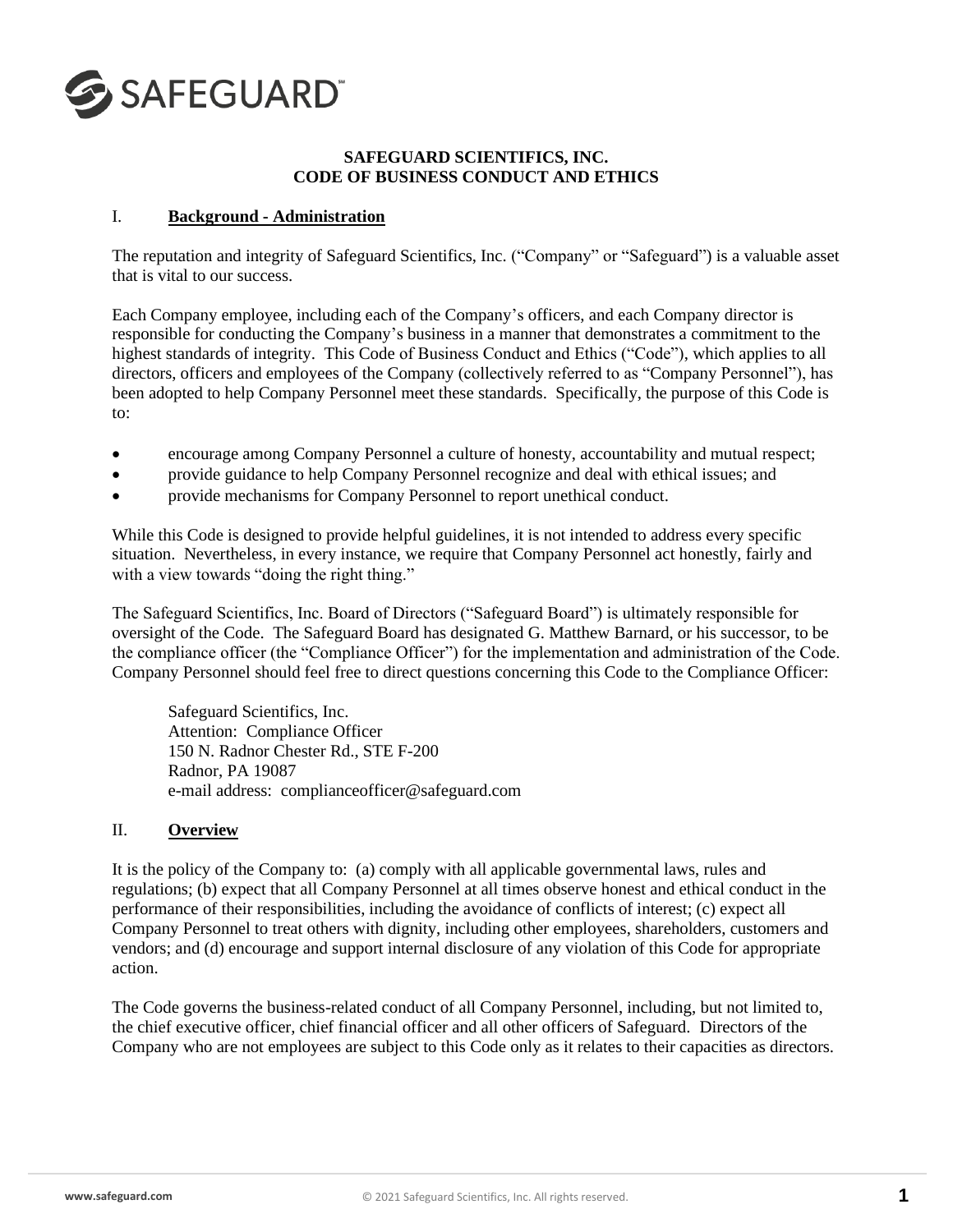## III. **Compliance With Law**

A variety of laws apply to the Company and its operations. Company Personnel are expected to comply with all such laws, as well as rules and regulations adopted under such laws. Examples of criminal violations under these laws include:

- stealing, embezzling or misapplying corporate or bank funds;
- using threats, physical force or other unauthorized means to collect money;
- making false entries in the books and records of the Company, or engaging in any conduct that results in the making of such false entries;
- making a payment for an express purpose on the Company's behalf to an individual who intends to use it for a different purpose;
- utilizing the Company's funds or other assets or services to make a political contribution or expenditure; and
- making payments, whether corporate or personal, of cash or other items of value that are intended to influence the judgment or actions of political candidates, government officials or businesses in connection with any of the Company's activities.

The Company must and will report all suspected criminal violations to the appropriate authorities for possible prosecution and will investigate, address and report to governmental or other authorities, as appropriate, non-criminal violations.

# IV. **Conflicts of Interest**

Company Personnel are expected to make or participate in business decisions and actions in the course of their service to the Company based on the best interests of the Company as a whole, and not based on personal relationships or personal benefits. A conflict of interest, which can occur or appear to occur in a wide variety of situations, can compromise the business ethics of Company Personnel. Generally speaking, a conflict of interest occurs when the personal interest of Company Personnel or members of their immediate family interferes with, or has the potential to interfere with, the interests or business of the Company. For example, a conflict of interest may occur where Company Personnel or a family member receives a gift, a unique advantage, or an improper personal benefit as a result of the Company Personnel's position at the Company. A conflict of interest could make it difficult for such person to perform corporate duties objectively and effectively because he or she is involved in a competing interest. The following is a discussion of certain common areas that raise conflict of interest issues. However, a conflict of interest can occur in a variety of situations. Company Personnel must be alert to recognize any situation that may raise conflict of interest issues and must disclose to the Compliance Officer any material transaction or relationship that reasonably could be expected to give rise to actual or apparent conflicts of interest with the Company.

*Outside Activities/Employment* – Any outside activity must not significantly encroach on the time and attention Company Personnel devote to their corporate duties and must not adversely affect the quality or quantity of their work. In addition, Company Personnel may not make use of corporate equipment, facilities or supplies for, or imply (without the Company's approval) the Company's sponsorship or endorsement of, any outside activity, and under no circumstances are Company Personnel permitted to take for themselves or their family members business opportunities that are discovered or made available by virtue of their positions at the Company. Moreover, unless the Audit Committee of the Company's Board of Directors shall have approved or ratified a particular transaction or situation in accordance with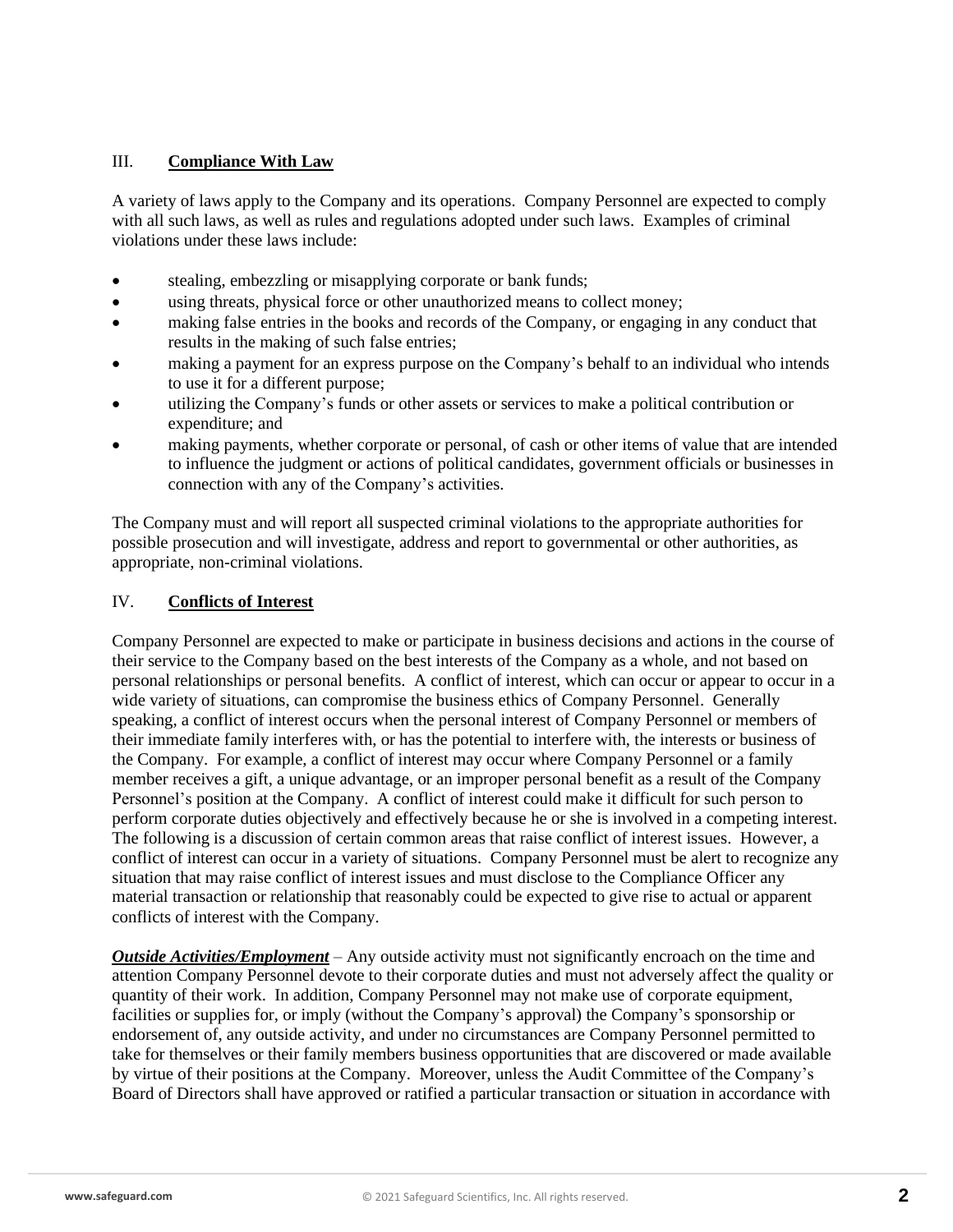the Company's Statement of Policy with Respect to Related Party Transactions, Company Personnel may not (i) have any financial or economic interest in (a) any entity that is, or to such person's knowledge may become, a vendor to, or a customer or competitor of, the Company or any of the companies in which the Company has an interest; or (b) any entity that otherwise has or may have a relationship with, or might expect financial or other support from, the Company or any of the companies in which the Company has an interest; or (ii) provide services to or perform services for the benefit of any such entity, other than services performed at the request of or on behalf of the Company. For purposes of clarity and consistency, the preceding sentence shall be interpreted to include the purchase or other acquisition by any Company Personnel of any financial or economic interest in the companies in which the Company has, or is proposed to have, an interest, whether directly or through a public market transaction, or otherwise. Company employees are prohibited from taking part in any outside employment without Safeguard's prior written approval.

Notwithstanding the foregoing, other than relating to the companies in which the Company has an interest, Company Personnel generally may have (i) a passive investment in up to five percent of the total outstanding shares of an entity that is listed on a national or international exchange, the OTC Bulletin Board or a similar quotation service or (ii) a limited partnership interest in a private equity, venture capital or similar fund constituting less than five percent of such fund's committed capital, provided that the investment is not so large financially either in absolute dollars or as a percentage of the person's total net worth that it creates the appearance of a conflict of interest.

Directors of the Company who are not employees of the Company must be sensitive to situations in which they may be associated with, or have business or financial interests in, corporations or other business entities that, from time to time, have business dealings with the Company or which may compete with the Company. While these relationships and interests are not prohibited, they should be avoided where reasonably practicable. Any Company director who becomes engaged in such a relationship or interest must promptly bring it to the attention of the Chairperson of the Safeguard Board. The Chairperson shall promptly refer such matter to the full Safeguard Board or an appropriately authorized committee of the Safeguard Board for consideration and appropriate disposition. If a conflict cannot be avoided, it must be managed in an ethical and responsible manner.

*Civic/Political Activities* – Company Personnel are encouraged to participate in civic, charitable or political activities so long as such participation does not encroach on the time and attention they are expected to devote to their Company-related duties. Such activities are to be conducted in a manner that does not involve the Company or its assets or facilities and does not create an appearance of the Company's sponsorship or endorsement.

*Inventions, Books and Publications* – Company employees must receive written permission from the Compliance Officer before developing, outside of the Company, any products, software or intellectual property that may be related to the Company's current or potential business.

*Proper Payments* – Company Personnel shall pay for and receive only that which is proper. Company Personnel must not make or promise payments to influence another's acts or decisions, and Company employees must not give gifts beyond those extended in normal business.

*Gifts* – Company Personnel and members of their families must not give or receive valuable gifts (including gifts of equipment or money, discounts, or favored personal treatment) to or from any person associated with Safeguard's vendors or customers. Acceptance of a gift in the nature of a memento, such as a conference gift or other inconsequential gift valued at less than five hundred dollars (\$500), is permitted. Engaging in normal, occasional business-related entertainment, such as meals or the use of sporting, theatrical or other public event tickets, is permissible with the understanding that it is expected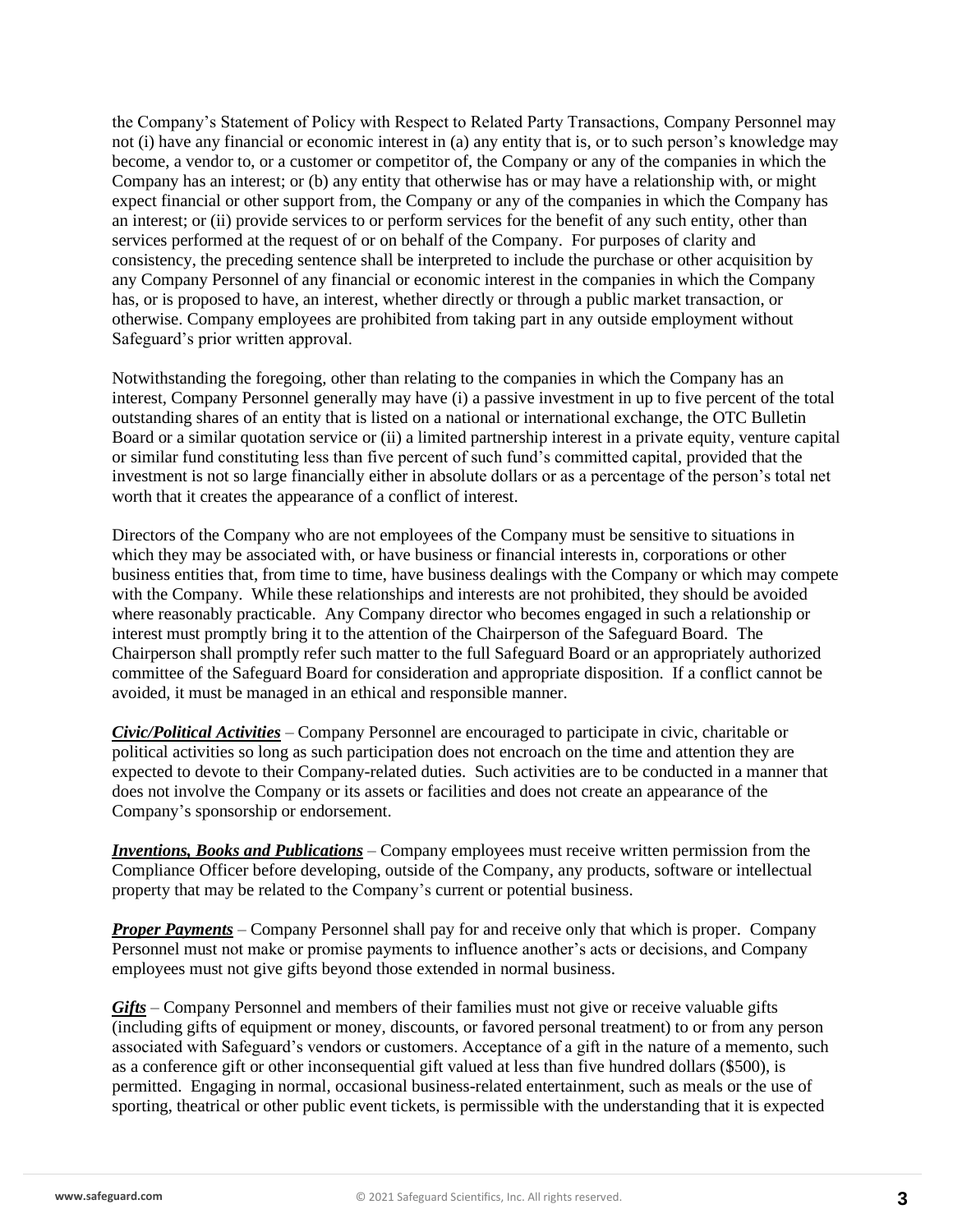that Company Personnel will exercise sound judgment in reliance on this exception so as to avoid any situation that may otherwise be subject to question.

*Loans to Directors and Employees* – The Company will not make loans or extend credit guarantees to or for the personal benefit of directors and executive officers except as permitted by law and the listing standards of any exchange or quotation system on which the Company's common stock is listed. Loans or guarantees may be extended to other employees only with the Company's approval.

*Insider Trading* – Company Personnel are prohibited from trading in securities while in possession of material, nonpublic information. Among other things, trading while in possession of material, nonpublic information can subject the person to criminal or civil penalties. The Company has adopted a Statement of Company Policy for Insider Trading and Disclosure and requires all Company Personnel to sign a statement acknowledging that they have read, understand and will comply with the policies set forth therein.

# V. **Fair Dealing**

Company Personnel shall deal fairly and in good faith with each other and the Company's customers, suppliers, regulators, business partners and others. Company Personnel may not take unfair advantage of anyone through manipulation, misrepresentation, inappropriate threats, fraud, abuse of confidential information or other related conduct.

## VI. **Proper Use of Company Assets**

As a general rule, Company assets, including facilities, equipment, materials, supplies, time, information, intellectual property, software, and other assets owned or leased by the Company, or that are otherwise in the Company's possession, may be used only for legitimate business purposes. However, the Company makes an exception for incidental personal use (e.g., telephone calls to a friend or family member, sending a personal e-mail message, accessing the Web, etc.) provided that such incidental personal use is legal, ethical, appropriate and does not interfere with the conscientious performance of an employee's duties.

### VII. **Delegation of Authority**

Company Personnel, and particularly each of the Company's officers and other managerial employees, must exercise due care to ensure that any delegation of authority is reasonable and appropriate in scope and includes appropriate and continuous monitoring.

### VIII. **Handling Confidential Information**

Company Personnel have an obligation to protect and keep confidential all nonpublic information related to the Company ("Confidential Information") unless and until its disclosure is approved by the Company and one full business day has passed following its disclosure by the Company in publicly filed SEC reports, press releases, external website, other institutionalized methods of electronic communication, or where disclosure is otherwise mandated by law or regulation. Confidential Information includes all nonpublic information entrusted to or obtained by Company Personnel by virtue of their affiliation with or employment by the Company or their service on the Company's Board of Directors. Confidential Information includes but is not limited to information relating to:

• the Company's strategy, business, finances, prospects, plans, and operations;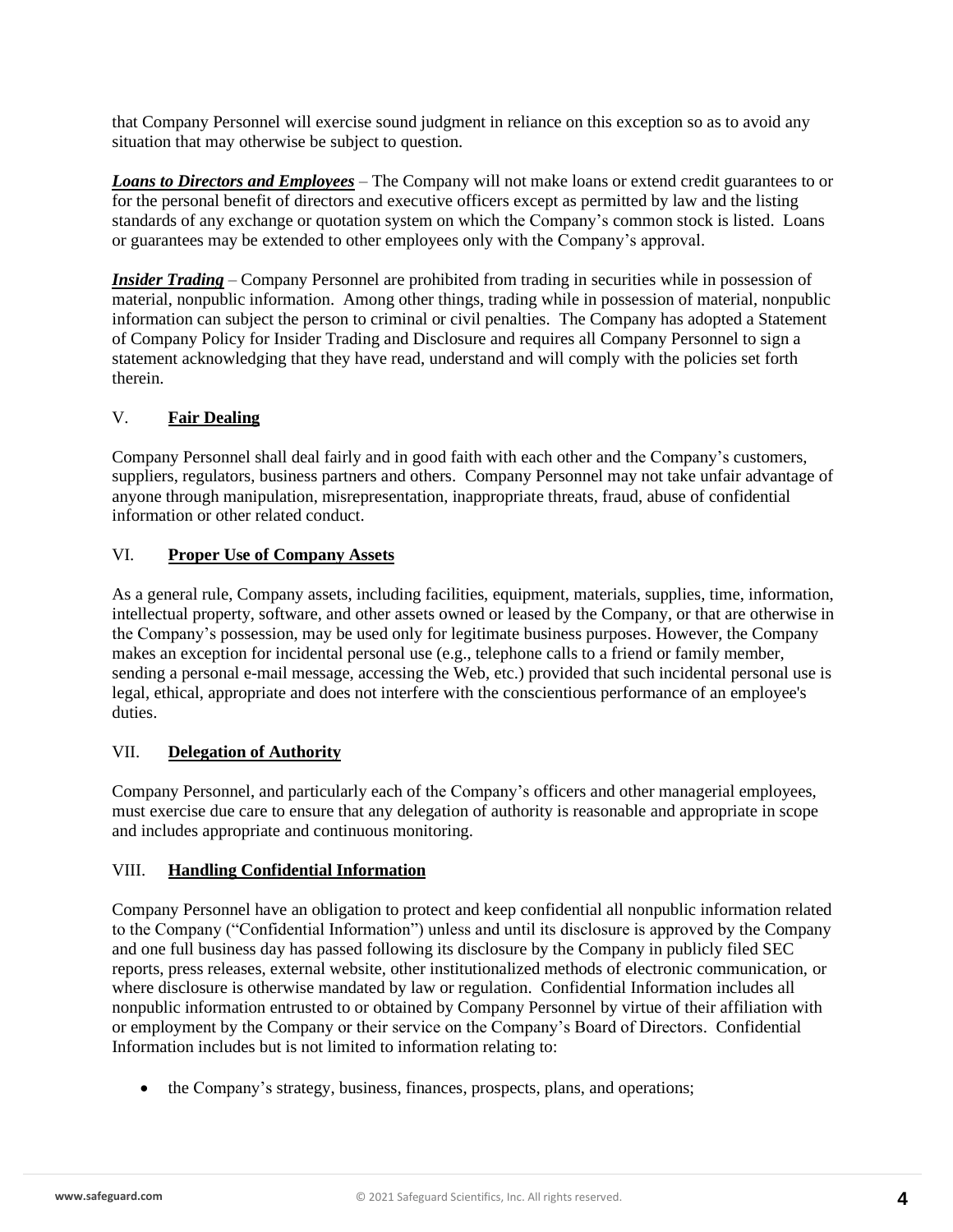- proposed mergers, acquisitions, divestitures, new business ventures, opportunities, partnerships or agreements;
- news of a pending initial or secondary public offering of securities, other public or private sales of securities, stock splits or tender offers;
- products, orders, contracts, customers, vendors or competitors;
- employee records;
- the proceedings, discussions and deliberations of the Board and its committees;
- discussions relating to the Company by and among employees, officers and directors; and
- third party confidential and proprietary information that has been provided to the Company and which the Company is under an obligation to maintain as confidential.

In addition, Company Personnel must safeguard proprietary information, which includes information that is not generally known to the public and has commercial value in the Company's business. Proprietary information includes, among other things, software programs, source and object codes, trade secrets, ideas, techniques, inventions (whether patentable or not) and other information relating to designs, algorithms and research. It also includes information relating to marketing, pricing, customers, and terms of compensation for Company Personnel. The obligation to safeguard proprietary information continues even after employment or service with the Company ends.

Please keep in mind the following guidelines in order to protect Confidential Information:

- Do not discuss Confidential Information in public places.
- Do not forward Confidential Information or proprietary information to non-Company email accounts.
- Beware of informal telephone or email requests from outsiders requesting information (including but not limited to requests for comments on expected financial performance, information about current or former employees, or requests from the media).

The Company's Statement of Company Policy on Insider Trading and Disclosure contains additional information concerning confidentiality obligations for Company Personnel.

### IX. **Public Disclosures**

As a public company, the Company must ensure that its filings and submissions with the SEC and other public communications provide full, fair, timely, accurate and understandable disclosure. Company Personnel engaged in the preparation of these filings, submissions and communications ("Public Disclosure Personnel") must endeavor to ensure that the Company's filings, submissions, and communications meet these objectives. Depending on their duties and responsibilities, other employees may be called upon to provide information to assure that the Company's reports are complete, fair and understandable. To this end, all transactions affecting assets, liabilities, stockholders' equity, revenues and expenses must be recorded on a timely basis in detailed journals and must be traceable through the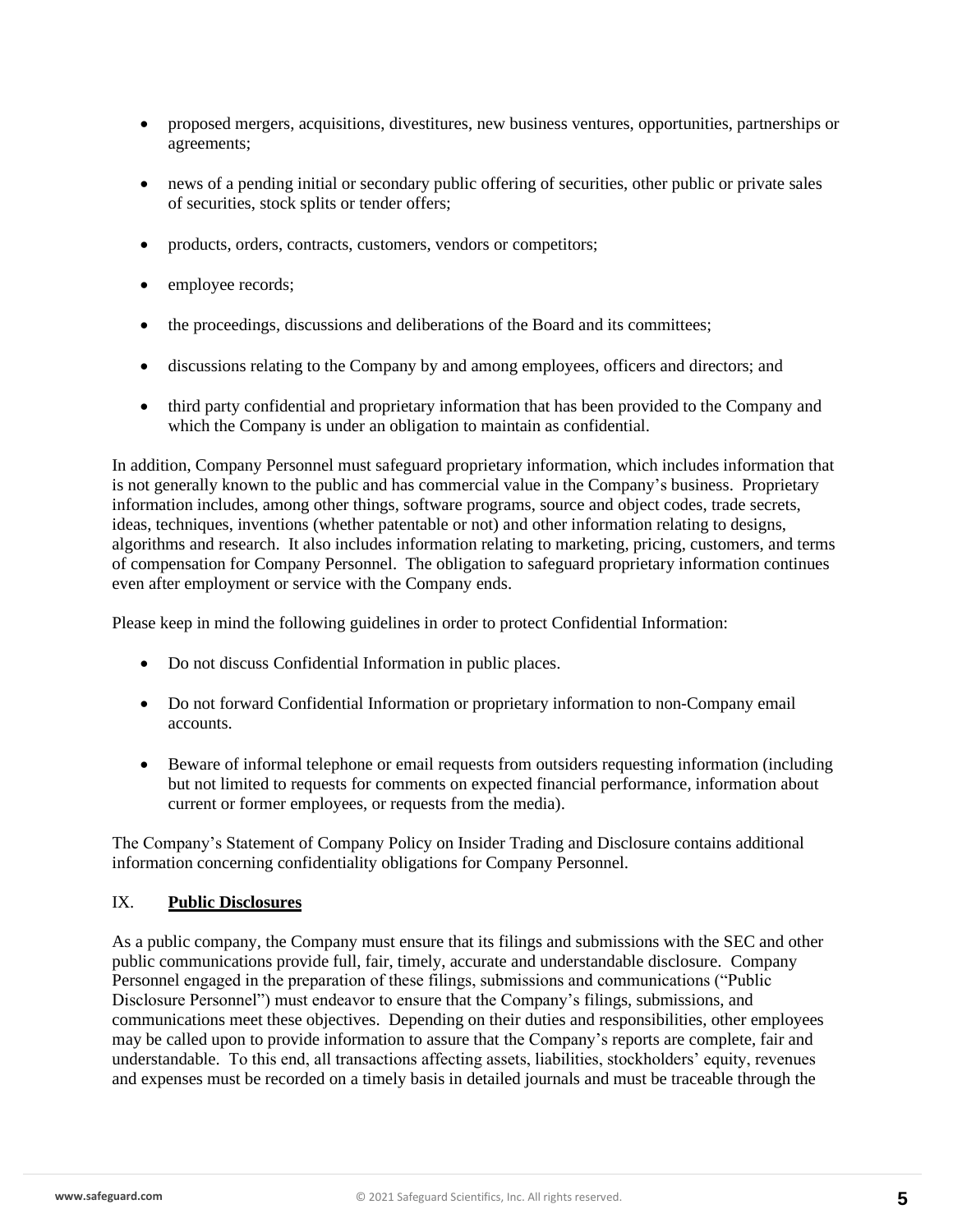general ledger and resulting financial statements. Accounting and financial reporting practices must be fair and proper, in accordance with generally accepted accounting principles.

Company Personnel are expected to take this responsibility very seriously. Company Personnel are prohibited from (i) directly or indirectly taking any action to influence, coerce, manipulate or mislead the Company's independent registered public accounting firm in the performance of an audit of the Company's financial statements for the purpose of rendering the Company's financial statements materially misleading; (ii) altering, mutilating or concealing a record, document or other object, or attempting to do so with intent to impair the object's integrity or availability for use in an official proceeding; and (iii) using Company funds for any purpose other than as described in the documents supporting the disbursement.

If requested by Public Disclosure Personnel to provide information for use in such filings, submissions or communications, Company Personnel will provide, as promptly as practicable, accurate, understandable and complete information on a timely basis.

Complaints or concerns regarding accounting, internal accounting controls or audit matters must be reported to the Compliance Officer, to the Audit Committee of the Safeguard Board or through our external reporting system, MySafeWorkplace, as indicated in Article X of this Code. Company Personnel may choose to submit such complaints or concerns anonymously. However, we encourage Company Personnel to supply contact information with their submission to facilitate follow-up, clarification and assistance with any investigation, if necessary.

### **Special Ethics Guidelines for the Chief Executive Officer and Employees with Financial Reporting Responsibilities**

The Chief Executive Officer and employees with financial reporting responsibilities bear a special responsibility for promoting integrity throughout the organization and have a special role both to adhere to these principles themselves and also to ensure that a culture exists throughout the Company as a whole that ensures the fair and timely reporting of Company financial results and condition, as well as other information required by SEC regulations. Because of this special role, the Chief Executive Officer and employees with financial reporting responsibilities are bound by the following additional specific policies.

The Chief Executive Officer and employees with financial reporting responsibilities shall:

- Act with honesty and integrity, avoiding actual or apparent conflicts of interest in personal and professional relationships.
- Provide to the Company's other employees, consultants and advisors who are engaged in filing reports and documents with the SEC ("SEC Reports") or in disseminating other public communications such as press releases, information that is accurate, complete, relevant, timely and understandable.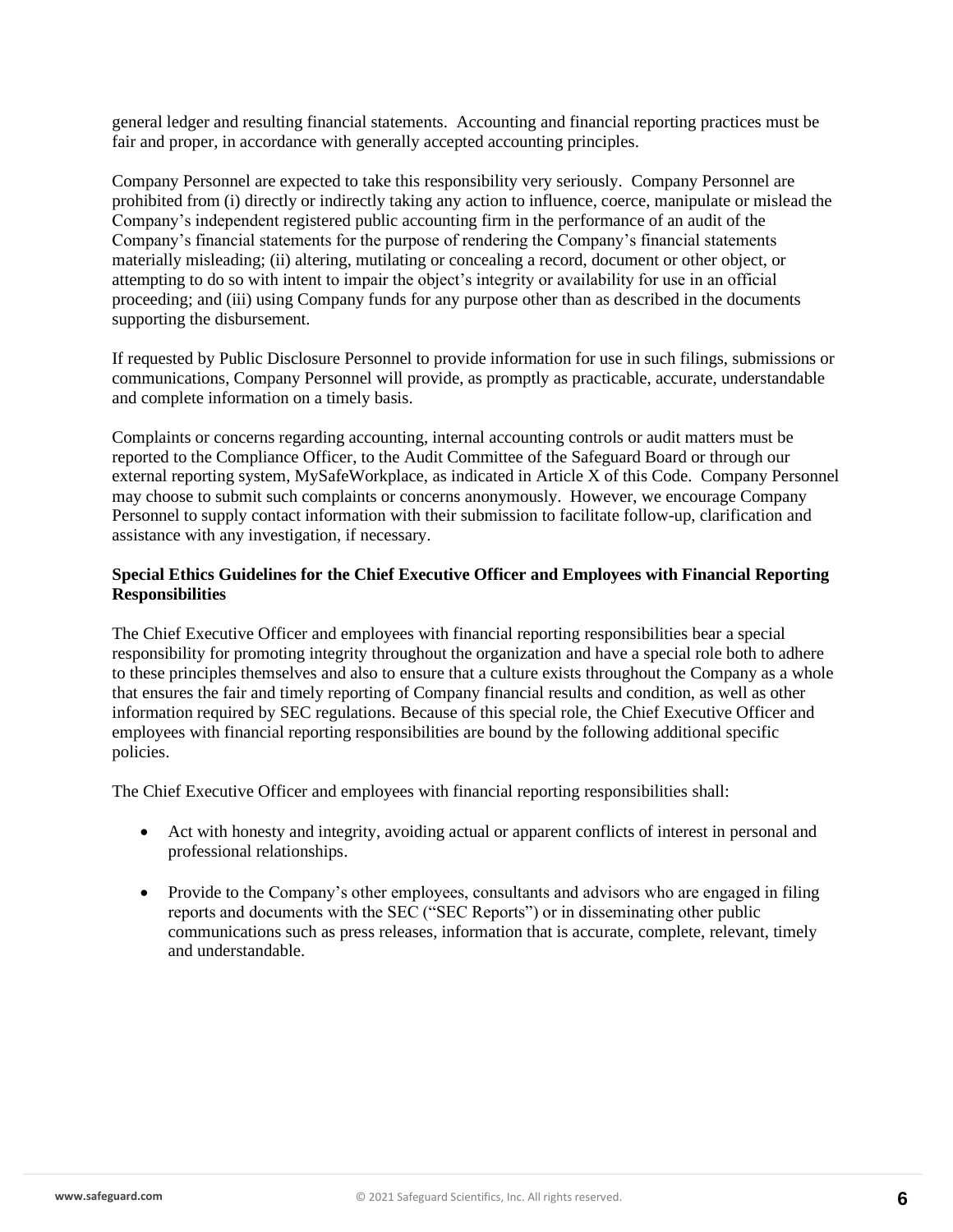- Endeavor to ensure full, fair, timely, accurate and understandable disclosure in SEC Reports.
- Comply with laws, rules and regulations of federal, state and local governments, and appropriate self-regulatory organizations.
- Act in good faith, responsibly, with due care, competence and diligence, without misrepresenting material facts or allowing one's independent judgment to be subordinated.
- Respect the confidentiality of information acquired in the course of one's work except when authorized or otherwise legally obligated to disclose.
- Refrain from using Confidential Information acquired in the course of employment for personal advantage.
- Proactively promote and be an example of ethical behavior as a responsible partner among peers in the work environment.
- Endeavor to ensure responsible use of and control over all assets and resources employed or entrusted.
- Record or participate in the recording of entries in the Company's books and records that are accurate to the best of his or her knowledge.

Promptly report to the Compliance Officer, the Audit Committee of the Safeguard Board, or through our external reporting system, MySafeWorkplace, any conduct that he or she believes to be a violation of law or business ethics or of any provision of this Code, including any transaction or relationship that reasonably could be expected to give rise to such a violation.

Violations of these Special Ethics Guidelines for the Chief Executive Officer and employees with financial reporting responsibilities, including failures to report violations or suspected violations by others, will be viewed as a severe disciplinary matter that may result in personnel action, including termination of employment.

# X. **Report of Violations**

*Administration – General Policy Regarding Report of Violations* – Company Personnel who observe, learn of, or, in good faith, suspect a violation of the Code must immediately report the violation or suspected violation either to his or her immediate supervisor (who in turn is responsible for informing the Compliance Officer of such report) or to the Compliance Officer. Complaints or concerns regarding accounting, internal accounting controls or audit matters, must be reported to the Compliance Officer, to the Audit Committee of the Safeguard Board or through our external reporting system, MySafeWorkplace, as indicated in this Article X. You may be subject to disciplinary action, including termination of employment, for failure to do so.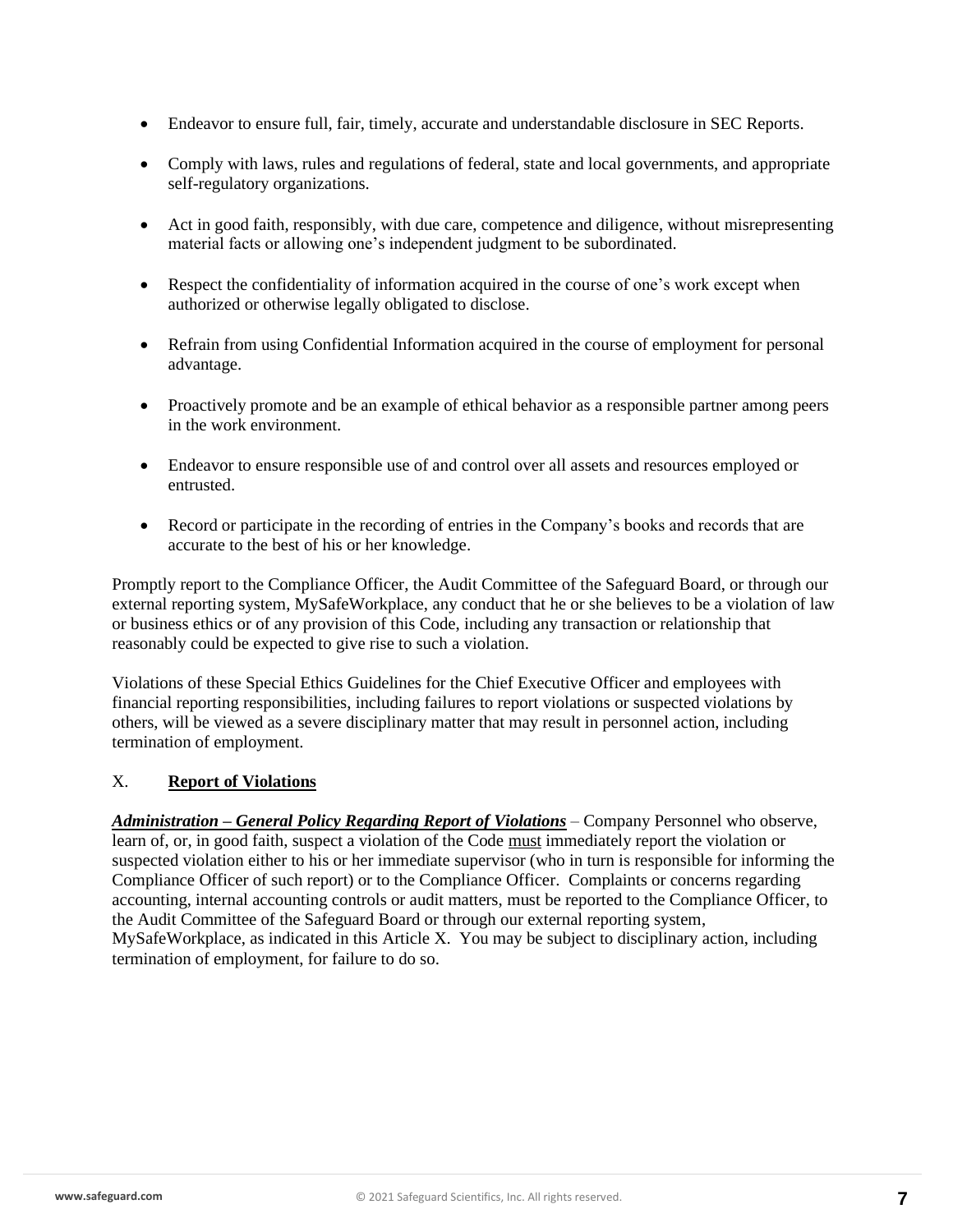## *Complaint Procedure*

- Notification of Complaint
	- To report a violation, suspected violation, complaint or concern to the Compliance Officer, provide the report to the following address or e-mail address:

Safeguard Scientifics, Inc. Attention: Compliance Officer 150 N. Radnor Chester Rd., STE F-200 Radnor, PA 19087 e-mail address: complianceofficer@safeguard.com

• To report a violation, suspected violation, complaint or concern to the Audit Committee of the Safeguard Board, provide the report to the following address:

Safeguard Scientifics, Inc. Attention: Audit Committee - CONFIDENTIAL c/o Corporate Secretary 150 N. Radnor Chester Rd., STE F-200 Radnor, PA 19087

If Company Personnel are not comfortable using the procedures and protocols outlined above, they can report a violation, suspected violation, complaint or concern by providing a report via our external, anonymous and confidential reporting system, MySafeWorkplace. Such report should be provided using the following internet address or telephone number:

Via Internet: [www.MySafeWorkplace.com](http://www.mysafeworkplace.com/) Via telephone: 800-461-9330

- Whenever practical, the complaint should be made in writing.
- You may choose to submit violations, suspected violations, complaints or concerns anonymously. However, we encourage Company Personnel to supply contact information with their submission to facilitate follow-up, clarification and assistance with any investigation, if necessary. Confidentiality is respected and an individual's identity will only be shared on a "need-to-know" basis.
- Nothing in this Code prevents Company Personnel from reporting violations or suspected violations of law to relevant government authorities.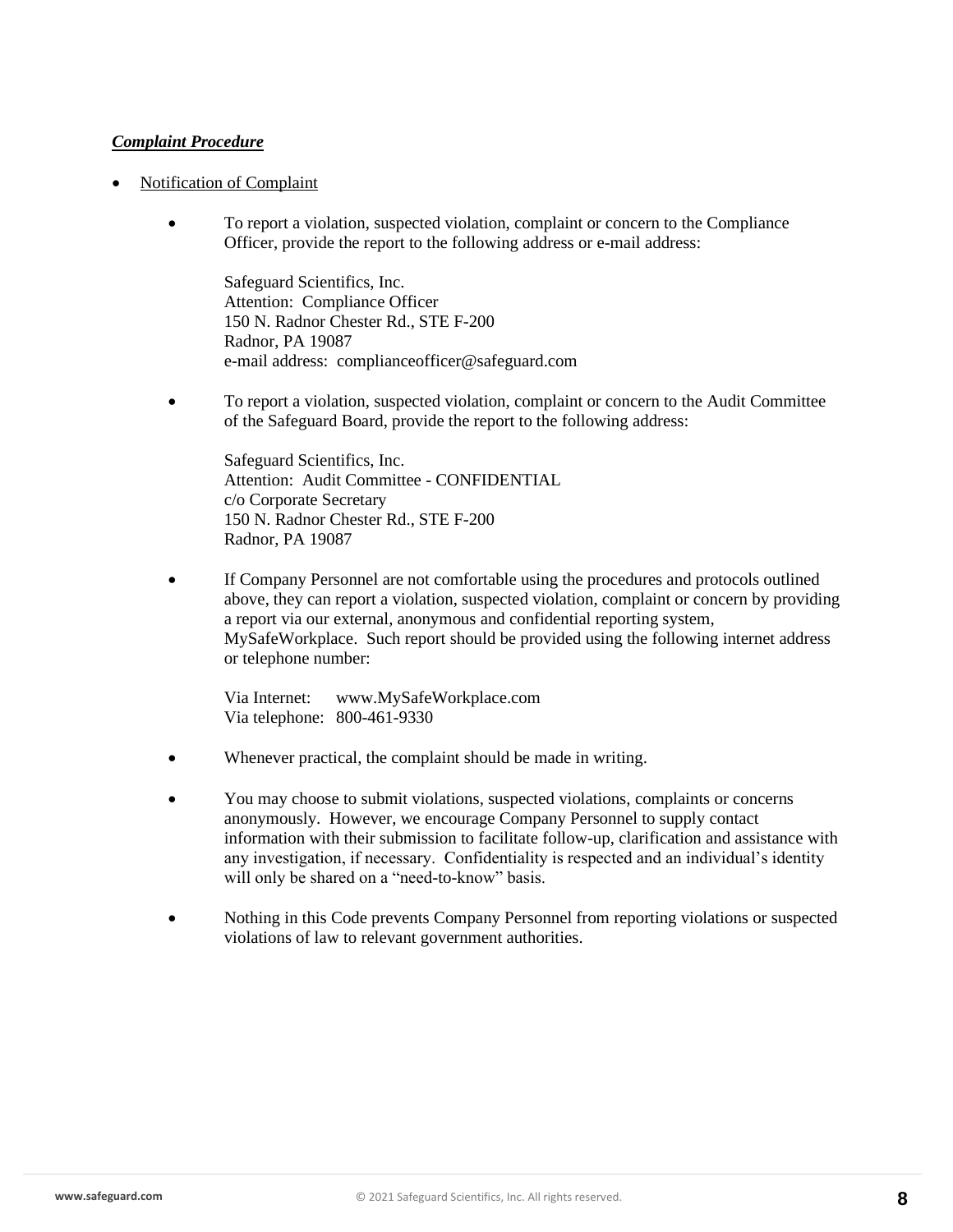### • Investigation and Corrective Action

Reports of violations, suspected violations, complaints or concerns will promptly be investigated under the supervision of the Compliance Officer or, where appropriate, the Audit Committee of the Safeguard Board. Company Personnel are required to cooperate fully in such investigations and to provide truthful, complete and accurate information. The investigation will be handled as discreetly as reasonably possible, allowing for a fair investigation and any necessary corrective action. Appropriate corrective action will be taken whenever a violation of this Code is determined to have occurred. Depending on the nature of the violation, the offending individual can be subject to disciplinary action, which may include termination of employment. In addition, anyone who interferes with an investigation, or provides information in an investigation that the individual knows to be untrue or inaccurate, will be subject to disciplinary action, which may include termination of employment. Any employee who submits a complaint or concern relating to the handling of accounting, internal accounting controls or audit matters in good faith should have no fear of dismissal or retaliation of any kind. **Retaliation against employees who, for lawful purposes, file a complaint or participate in an investigation is strictly prohibited.**

The Audit Committee of the Safeguard Board will be responsible for the acceptance, investigation and management of reports of suspected violations of this Code by the Chief Executive Officer, the Compliance Officer and employees with financial reporting responsibilities and complaints or concerns regarding accounting, internal accounting controls or audit matters.

The Company's Compliance Officer will be responsible for the acceptance, investigation and management of reports by attorneys regarding material violations of securities laws, fiduciary duties or similar laws.

**Confidentiality** 

Except as may be required by law or by the requirements of the resulting investigation or the corrective action, all notices, reports and information received under this process will be treated in a confidential manner. Every reasonable effort will be made to handle the matter with discretion and to protect the identity of those who make reports as well as those who are being investigated. However, the Compliance Officer regularly will report to the Audit Committee of the Safeguard Board any violations that have been reported. Further, if necessary to conduct a proper review or to comply with legal requirements, the Audit Committee of the Safeguard Board, the Company's independent registered public accounting firm or others may become involved in the review process. Also, as noted above, the Company must and will report all suspected criminal violations to the appropriate authorities for possible prosecution and will investigate, address and report to governmental or other authorities, as appropriate, non-criminal violations.

# XI. **Protection Against Retaliation**

*Policy* - The Company prohibits any form of retaliation against employees who, for lawful purposes, report to the Company any conduct or activity that may violate this Code, any law or regulation applicable to the Company, or any other suspected improper, unethical or illegal conduct or activities by anyone at the Company. The Company also prohibits any form of retaliation against employees who provide information, cause information to be provided, or assist in an investigation conducted by the Company or any governmental body regarding a possible violation of any law or regulation relating to fraud, any labor law, or any rule or regulation of the SEC, or who file, cause to be filed, or assist,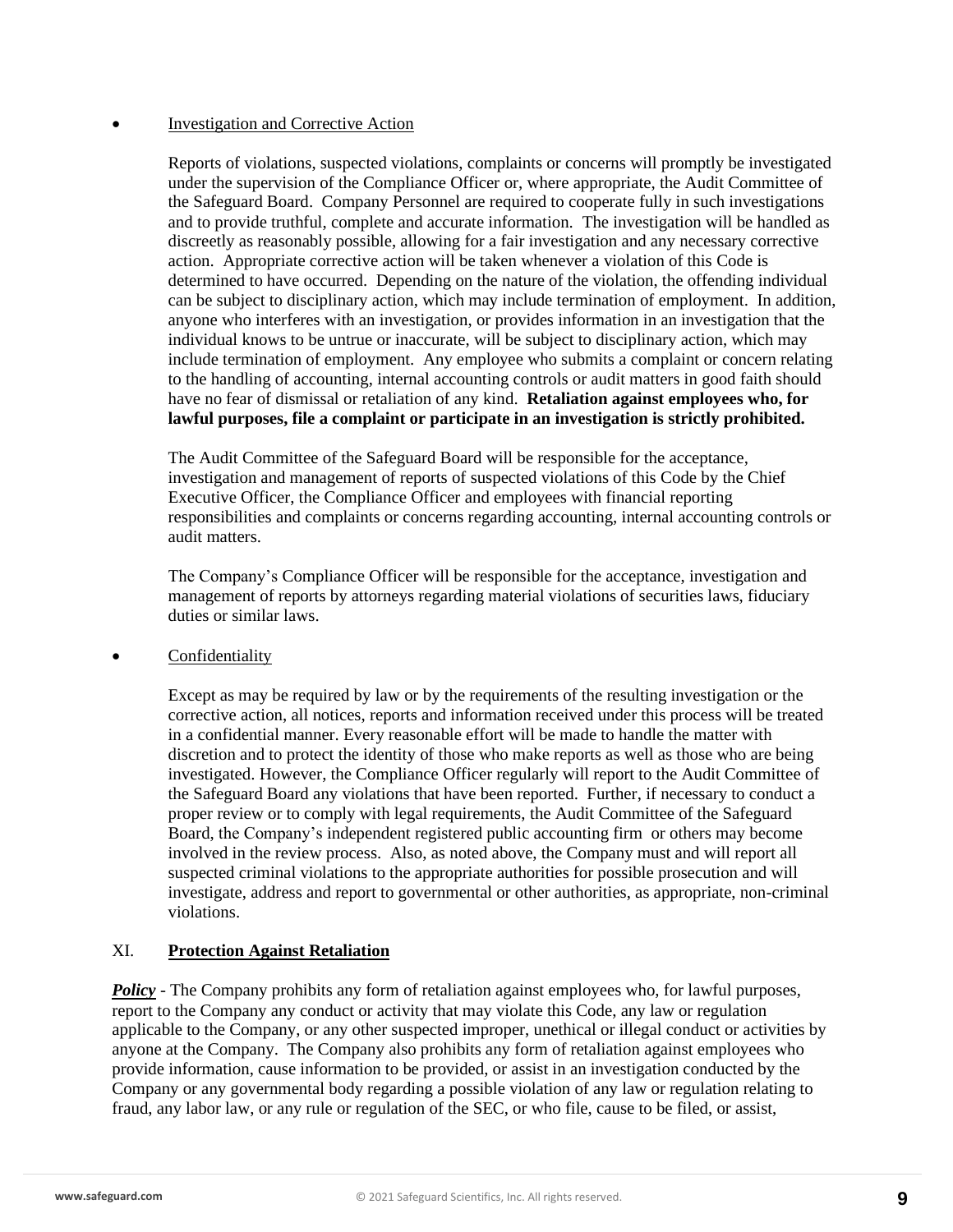participate or give testimony in any proceeding relating to an alleged violation of any such law, rule or regulation.

*Management Responsibility* - All Company officers and other managerial employees are responsible for ensuring adherence to this Code. In addition, each Company officer and managerial employee is responsible for communicating this Code to employees under his or her supervision and for supporting programs and practices designed to develop understanding of, commitment to and compliance with this Code. In the event that any Company officer, other managerial employee or supervisor believes that a violation of this Code has occurred or receives a report of a violation, he or she must immediately contact the Compliance Officer or the Audit Committee of the Safeguard Board.

*Procedures for Reporting Policy Violations* - If an employee believes that he or she has been retaliated against (including threatened or harassed) in violation of this Code, he or she should immediately report the retaliation either to his or her immediate supervisor (who in turn is responsible for informing the Compliance Officer of such report) or to the Compliance Officer in accordance with the contact procedures for the Compliance Officer set forth above. In connection with retaliation related to complaints or concerns regarding accounting, internal accounting controls or audit matters, any retaliation in violation of this Code must be reported to the Compliance Officer, the Audit Committee of the Safeguard Board or through our external reporting system, MySafeWorkplace, in accordance with the contact procedures set forth above. Once an employee reports retaliation prohibited by this Code, the Company will promptly investigate the matter in accordance with the procedures described in Article X of this Code.

## XII. **Waivers**

Requests for a waiver of a provision of the Code must be submitted in writing to the Compliance Officer or the Audit Committee of the Safeguard Board for appropriate review, and the Compliance Officer or the Audit Committee of the Safeguard Board will decide the outcome. For conduct involving directors and executive officers, only the Audit Committee of the Safeguard Board has the authority to waive a provision of the Code. The Audit Committee of the Safeguard Board must review and approve any "related party" transaction as defined in Item 404 of Regulation S-K, promulgated by the SEC, before it is consummated. In the event of an approved waiver involving the conduct of a director or executive officer, appropriate and prompt disclosure must be made to the Company's shareholders as required by the SEC or other regulation or by applicable listing standards of the principal exchange or interdealer quotation system on which the Company's common stock is listed.

Statements in the Code to the effect that certain actions may be taken only with "the Company's approval" or that certain items will be "designated by the Company" will be interpreted to mean that appropriate executive officers of Safeguard Scientifics, Inc. or members of the Safeguard Board must give prior written approval or make such designation before the proposed action may be undertaken or the proposed designation may be made.

Violations of the Special Ethics Guidelines for the Chief Executive Officer and employees with financial reporting responsibilities contained in this Code that go unaddressed are treated by the SEC as implicit waivers of this Code. Accordingly, any violation that is discovered and not addressed will have to be disclosed in accordance with the rules and regulations of the SEC and applicable listing standards with respect to a waiver of this Code. In such cases, the applicable SEC rules will require disclosure of the nature of any violation, the date of the violation and the name of the person who committed the violation. Such disclosure would not only be harmful to the Company, but also to an individual either as one who is responsible for monitoring the enforcing compliance with this Code or as one who has violated it. In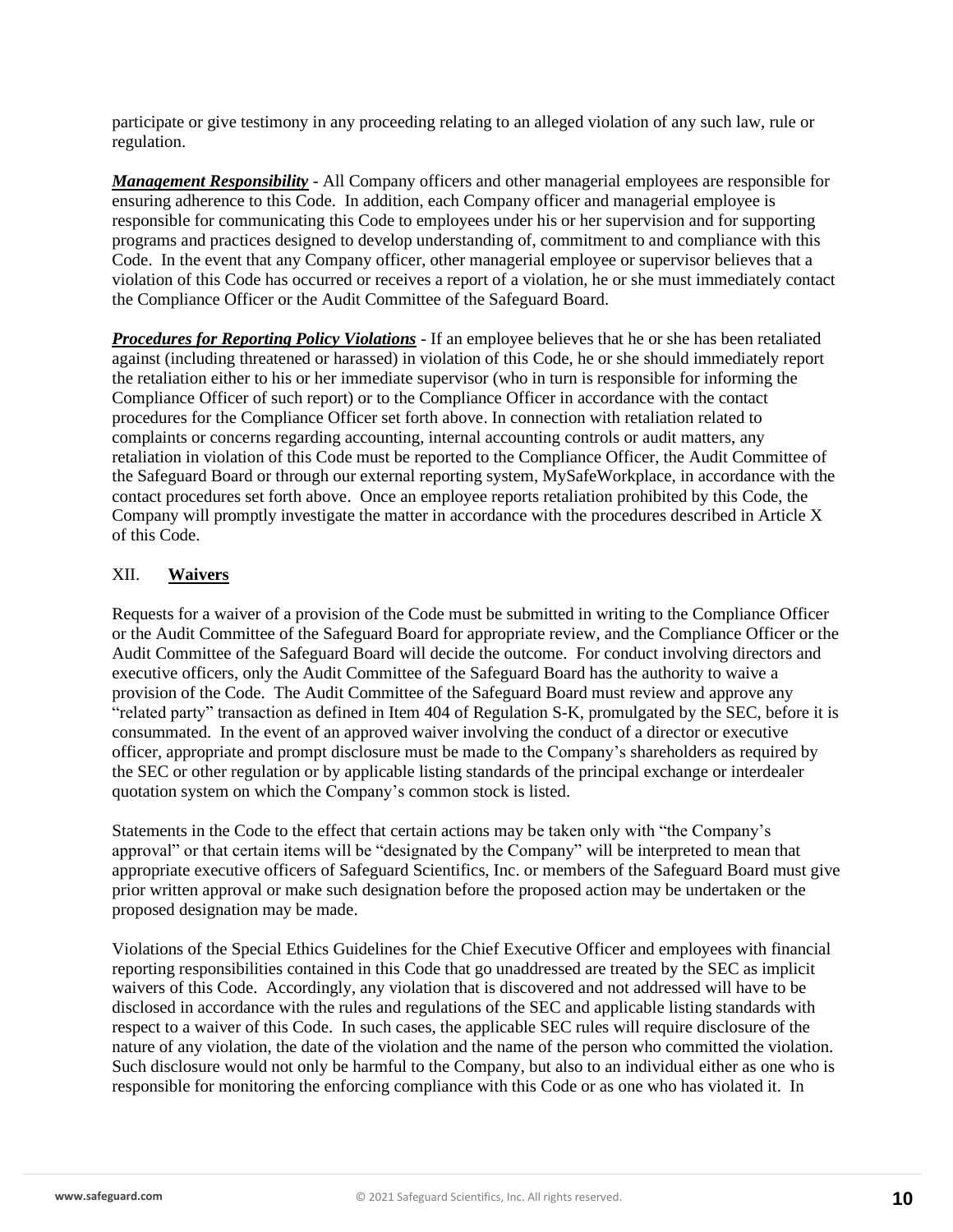either case, depending on the nature of the violation, an individual may be dismissed or his or her duties and responsibilities with the Company may be changed.

### XIII. **Compliance**

*Adherence to Code; Disciplinary Action* – All Company Personnel have a responsibility to understand and follow this Code. In addition, all Company Personnel are expected to perform their work with honesty and integrity in all areas not specifically addressed in this Code. A violation of this Code may result in appropriate disciplinary action, including the possible termination from employment with the Company.

*Communications; Training; Annual Certification* – The Company strongly encourages dialogue among employees and their supervisors to make everyone aware of situations that give rise to ethical questions and to articulate acceptable ways of handling those situations. Company employees will receive periodic training on the contents and importance of the Code and related policies and the manner in which violations must be reported and waivers must be requested. All Company Personnel must certify that they have read this Code and to the best of their knowledge are in compliance with all its provisions. In addition, each director, officer and other managerial employee of the Company, as may be designated by the Company from time to time, has an obligation to annually certify that he or she has reviewed this Code with his or her subordinates. Forms of these certifications are attached to this Code as Appendices I and II.

*Responsibility of Senior Employees* – All Company officers and other managerial employees will be responsible for the enforcement of, and compliance with, this Code, including necessary distribution to assure Company employee knowledge and compliance. Directors, officers and other managerial employees are expected to promote honest and ethical conduct, including the ethical handling of actual or apparent conflicts of interest between personal and professional relationships. Managerial employees may be disciplined if they condone misconduct, do not report misconduct, do not take reasonable measures to detect misconduct, or do not demonstrate the appropriate leadership to insure compliance.

### XIV. **Related Policies; Enforceable by Company Only**

This Code should be read in conjunction with Safeguard's other policy statements, including but not limited to the Statement of Company Policy on Insider Trading and Disclosure. This Code is for the benefit of the Company, and no other person or entity is entitled to enforce this Code. This Code does not, and should not be interpreted to, create any private cause of action or remedy in any other person or entity for a violation of the Code. In addition, this Code should not be construed as a contract of employment and does not change any person's employment status.

Adopted: April 8, 2004 Last Approved: November 2, 2021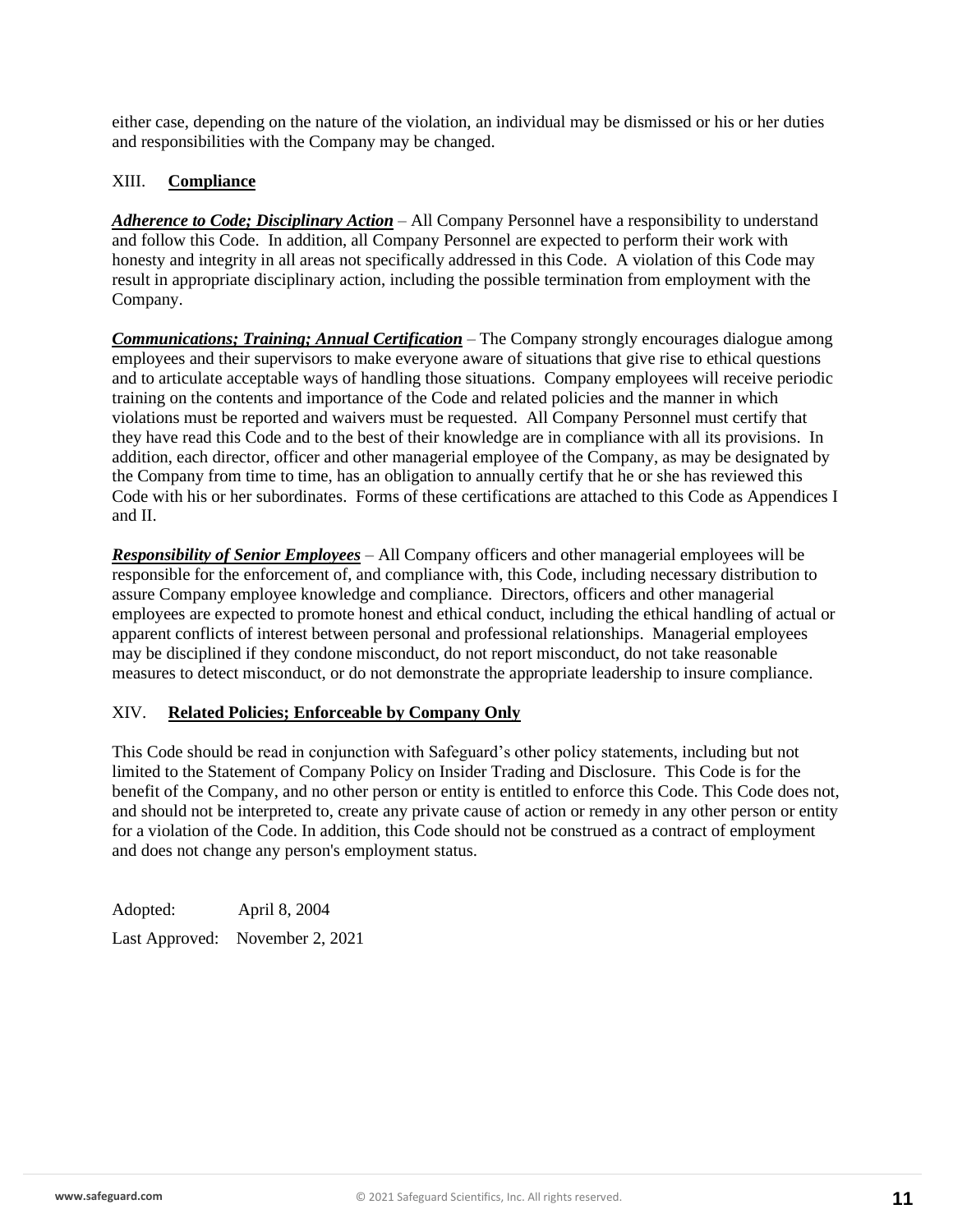### **APPENDIX I**

### **INITIAL CODE OF BUSINESS CONDUCT AND ETHICS DISCLOSURE STATEMENT**

As a director, officer or other employee of Safeguard Scientifics, Inc. ("Company"), I have read and understand the Company's Code of Business Conduct and Ethics ("Code"), and I hereby affirm my agreement to comply with its terms. I hereby certify as follows:

- 1. I have received a copy of the Code.
- 2. I have read, understand and agree to comply with the Code.
- 3. I am currently in compliance and, as applicable, members of my family are in compliance, with the terms of the Code and all obligations imposed by it, except as disclosed to the Compliance Officer or as otherwise disclosed in accordance with the procedures contained in Article X of the Code.
- 4. I am not aware of any conduct on the part of any person associated with the Company that may constitute a violation of the Code, except with respect to any matters that I may have disclosed to the Compliance Officer or otherwise disclosed in accordance with the procedures contained in Article X of the Code.
- 5. I understand that none of the benefits, policies, programs, procedures or statements in the Code are intended to confer any rights or privileges upon me or entitle me to be or remain an employee of the Company. I am aware that the Code is not a contract and is subject to change at any time, without notice, at the sole discretion of the Company.

I understand that all Disclosure Statements may be available to the Compliance Officer, the Company's Board of Directors, and internal and external legal counsel. Such information shall otherwise be held in confidence in accordance with Article X of the Code.

**Each person signing a Disclosure Statement is responsible for keeping his/her Disclosure Statement current.** These statements will be kept in Safeguard's Legal Department.

Signature

\_\_\_\_\_\_\_\_\_\_\_\_\_\_\_\_\_\_\_\_\_\_\_\_\_\_\_\_

\_\_\_\_\_\_\_\_\_\_\_\_\_\_\_\_\_\_\_\_\_\_\_\_\_\_\_\_

\_\_\_\_\_\_\_\_\_\_\_\_\_\_\_\_\_\_\_\_\_\_\_\_\_\_\_\_

Name

Date